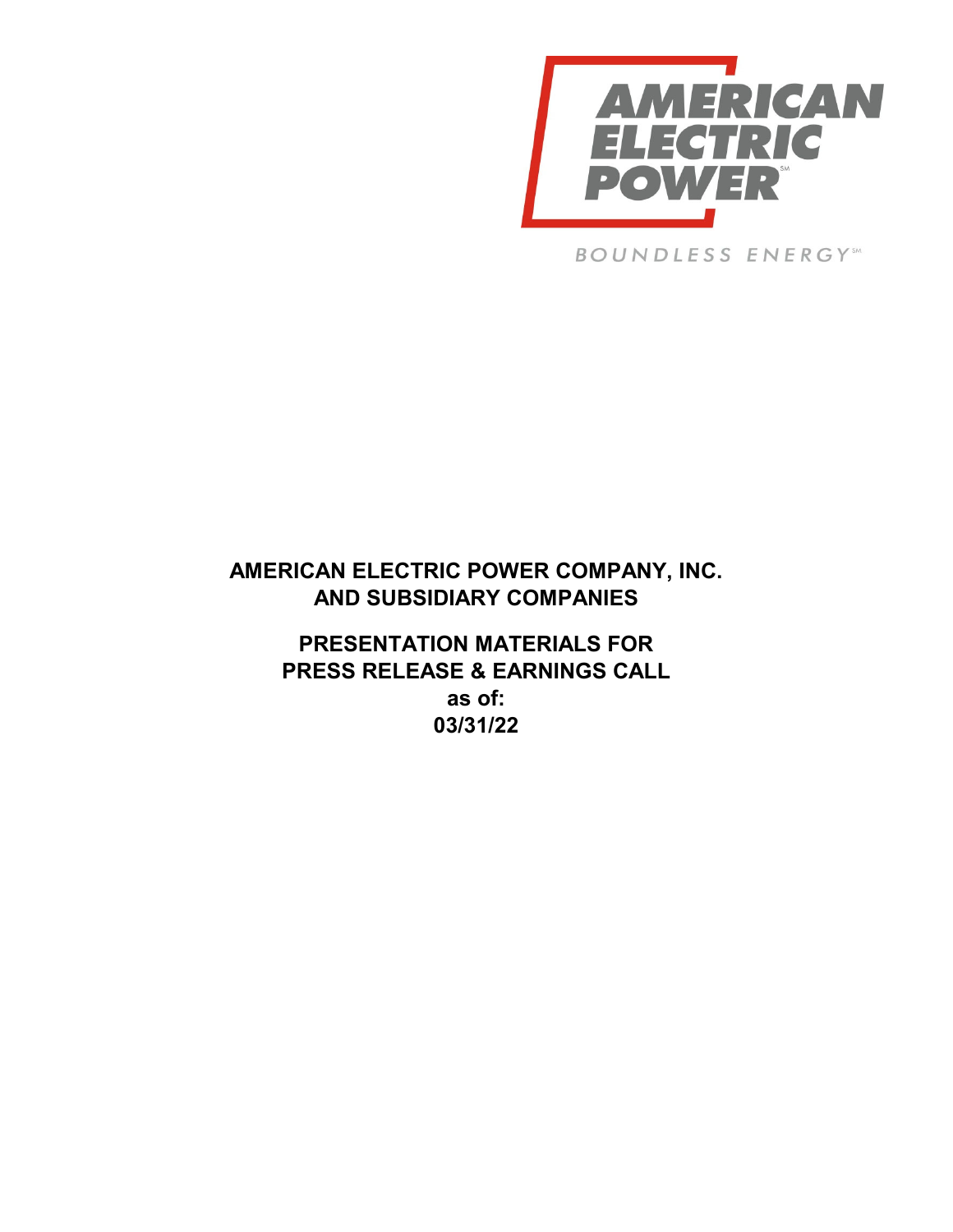# **AMERICAN ELECTRIC POWER COMPANY, INC. AND SUBSIDIARY COMPANIES PRESENTATION MATERIALS FOR PRESS RELEASE & EARNINGS CALL as of:**

# **03/31/22**

# **Contents**

| <b>Condensed Consolidated Statement of Cash Flow</b>       | page 3  |
|------------------------------------------------------------|---------|
| <b>Condensed Consolidated Balance Sheet</b>                | page 4  |
| Detail of Debt and Changes in Shareholders' Equity         | page 5  |
| <b>Consolidated Income Statements - Segments</b>           |         |
| Year-to-Date 2022 - GAAP Earnings                          | page 6  |
| Year-to-Date 2022 - Operating Earnings                     | page 7  |
| Year-to-Date 2022 - Difference from GAAP                   | page 8  |
| Year-to-Date 2021 - GAAP Earnings                          | page 9  |
| Year-to-Date 2021 - Operating Earnings                     | page 10 |
| Year-to-Date 2021 - Difference from GAAP                   | page 11 |
| <b>Consolidated Income Statements - Operating Earnings</b> |         |
| Year-to-Date 2022 - Vertically Integrated Utilities        | page 12 |
| Year-to-Date 2022 - Transmission & Distribution Utilities  | page 13 |
| Year-to-Date 2021 - Vertically Integrated Utilities        | page 14 |
| Year-to-Date 2021 - Transmission & Distribution Utilities  | page 15 |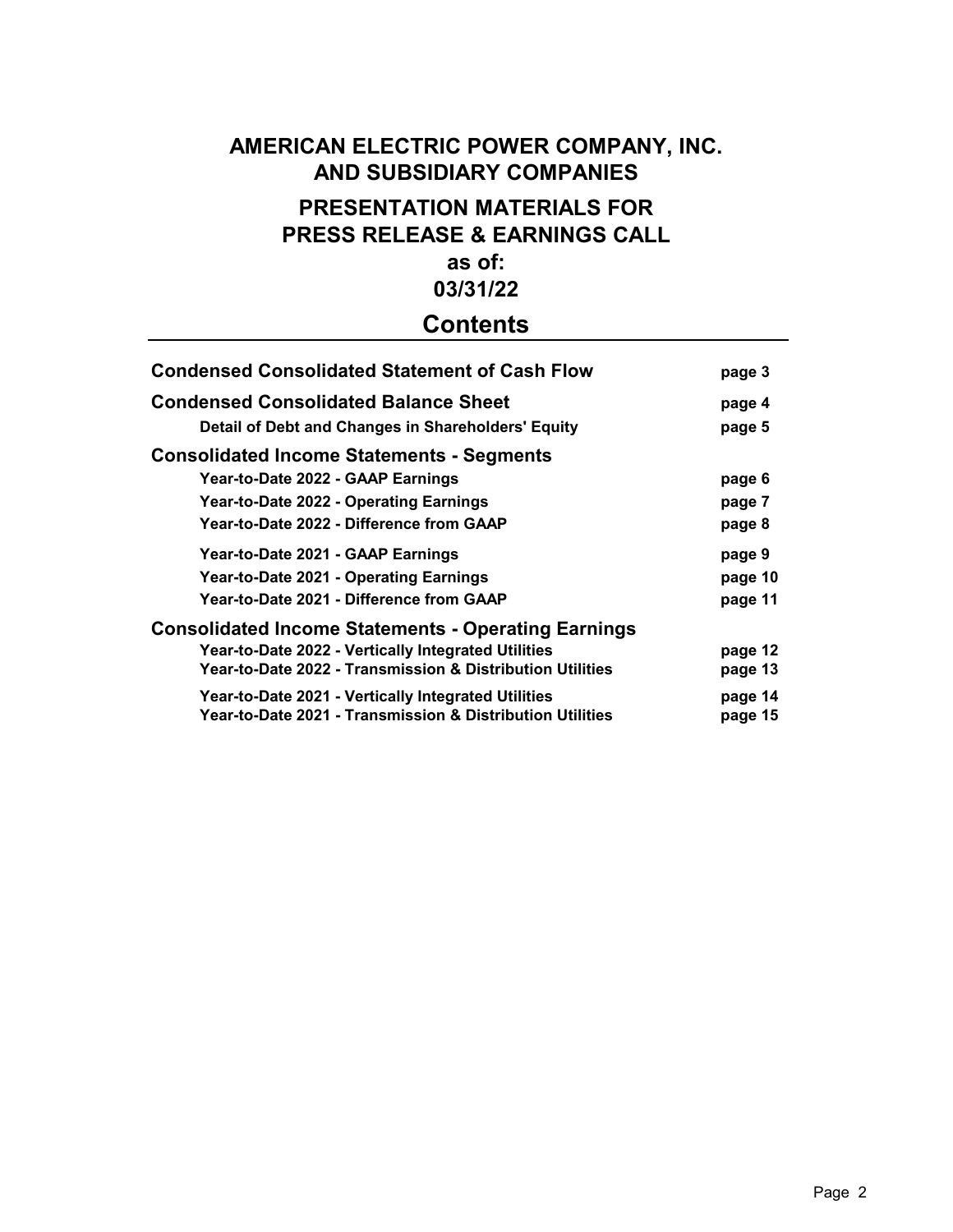### **AMERICAN ELECTRIC POWER**

### **Condensed Consolidated Statement of Cash Flows**

### **Preliminary, unaudited results**

**03/31/22**

|                                                      | Year-to-Date |               |
|------------------------------------------------------|--------------|---------------|
|                                                      | 2022         | 2021          |
| (\$ millions)                                        |              |               |
| <b>Operating Activities</b>                          |              |               |
| Net Income -- Reported                               | \$<br>718.1  | \$<br>578.8   |
| Depreciation, Amortization & Deferred Taxes          | 715.6        | 688.5         |
| Rockport Plant, Unit 2 Lease Amortization            |              | 32.8          |
| Impairments                                          |              |               |
| <b>Pension Contributions</b>                         |              |               |
| Changes in Mark-to-Market                            | 282.3        | 21.0          |
| <b>AFUDC Equity</b>                                  | (31.0)       | (33.4)        |
| (1)<br>Changes in Components of Working Capital      | 22.6         | (94.4)        |
| Other Assets & Liabilities                           | (85.4)       | (1,310.5)     |
|                                                      | 1,622.2      | (117.2)       |
| <b>Investing Activities</b>                          |              |               |
| <b>Capital Expenditures</b>                          | (1,686.6)    | (1,492.7)     |
| <b>Acquisition of Assets</b>                         | (1, 207.3)   | (102.9)       |
| Acquisition of Nuclear Fuel                          | (31.1)       | (55.9)        |
| Other Investing (net)                                | 31.8         | 17.3          |
| <b>Cash (Used) by Investing Activities</b>           | (2,893.2)    | (1,634.2)     |
| <b>Financing Activities</b>                          |              |               |
| Common Shares Issued/(Retired), net                  | 809.5        | 184.6         |
| Long-term Debt Issuances/(Retirements)               | 448.6        | 1,300.8       |
| Short-term Debt Increase/(Decrease), net             | 766.3        | 569.1         |
| <b>Other Financing</b>                               | (80.5)       | (45.4)        |
| Dividends Paid                                       | (398.8)      | (372.0)       |
| <b>Cash From/(Used for) Financing</b>                | 1,545.1      | 1,637.1       |
| Net Increase (Decrease) in Cash and Cash Equivalents | 274.1<br>S   | \$<br>(114.3) |
| Beginning Cash & Cash Equivalent Balances            | 451.4        | 438.3         |
| Ending Cash & Cash Equivalent Balances               | 725.5        | 324.0         |
|                                                      |              |               |
| (1)<br>Changes in Components of Working Capital      |              |               |
| <b>Fuel Inventories</b>                              | 27.6         | 39.5          |
| Accounts Receivable/Payable, net                     | (25.3)       | 158.9         |
| <b>Accrued Taxes</b>                                 | (51.8)       | (80.8)        |
| Other                                                | 72.1         | (212.0)       |
|                                                      | 22.6         | (94.4)        |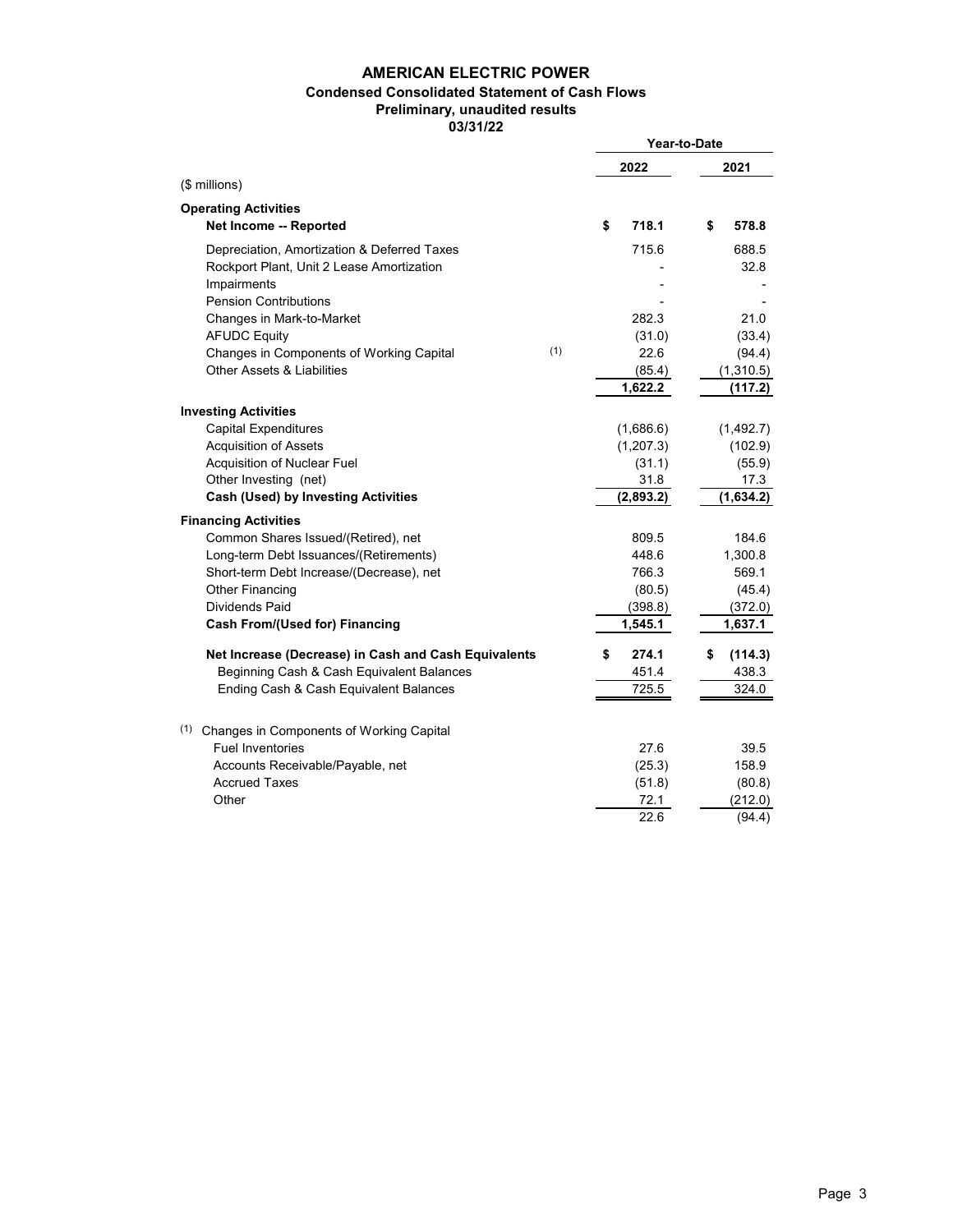### **AMERICAN ELECTRIC POWER Condensed Consolidated Balance Sheet Preliminary, unaudited results**

|                                                            | 3/31/2022      | 12/31/2021     |
|------------------------------------------------------------|----------------|----------------|
| (\$ millions)                                              |                |                |
| <b>Assets</b>                                              |                |                |
| Cash and Cash Equivalents                                  | \$<br>675.6    | \$<br>403.4    |
| <b>Other Cash Deposits</b>                                 | 258.4          | 268.4          |
| <b>Accounts Receivable</b>                                 | 1,936.6        | 1,941.6        |
| <b>Risk Management Assets</b>                              | 310.7          | 194.4          |
| Assets Held for Sale                                       | 2,972.6        | 2,919.7        |
| <b>Other Current Assets</b>                                | 2,114.1        | 2,081.7        |
| <b>Total Current Assets</b>                                | 8,268.0        | 7,809.2        |
| Property, Plant & Equipment                                | 89,175.0       | 86,806.4       |
| Accumulated Depreciation and Amortization                  | (21, 297.0)    | (20, 805.1)    |
| Net Property, Plant & Equipment                            | 67,878.0       | 66,001.3       |
| Long-term Risk Management Assets                           | 260.8          | 267.0          |
| <b>Regulatory Assets</b>                                   | 4,087.6        | 4,142.3        |
| <b>Securitized Transition Assets</b>                       | 527.6          | 552.8          |
| Spent Nuclear Fuel and Decommissioning Trusts              | 3,678.4        | 3,867.0        |
| <b>Operating Leases</b>                                    | 646.2          | 578.3          |
| <b>Other Non-Current Assets</b>                            | 4,484.8        | 4,450.8        |
| <b>Total Assets</b>                                        | 89,831.4<br>\$ | 87,668.7<br>\$ |
| <b>Capitalization &amp; Liabilities</b>                    |                |                |
| <b>Accounts Payable</b>                                    | \$<br>1,694.3  | \$<br>2,054.6  |
| Short-term Debt - General                                  | 2,630.3        | 1,864.0        |
| Securitized Debt for Receivables - AEP Credit              | 750.0          | 750.0          |
| Long-term Debt Due Within One Year                         | 3,008.4        | 2,153.8        |
| <b>Risk Management Liabilities</b>                         | 130.0          | 75.4           |
| Liabilities Held for Sale                                  | 1,873.7        | 1,880.9        |
| <b>Other Current Liabilities</b>                           | 3,481.9        | 3,648.0        |
| <b>Total Current Liabilities</b>                           | 13,568.6       | 12,426.7       |
| Long-term Debt                                             | 30,855.7       | 31,300.7       |
| Long-term Risk Management Liabilities                      | 300.4          | 230.3          |
| Deferred Income Taxes                                      | 8,324.9        | 8,202.5        |
| Regulatory Liabilities and Deferred Investment Tax Credits | 8,486.6        | 8,686.3        |
| Obligations under Operating Leases - Non-Current           | 563.3          | 492.8          |
| <b>Other Non-Current Liabilities</b>                       | 3,638.7        | 3,605.9        |
| <b>Total Liabilities</b>                                   | 65,738.2       | 64,945.2       |
| <b>Mezzanine Equity</b>                                    | 55.1           | 43.3           |
| Equity - Noncontrolling Interests                          | 246.8          | 247.0          |
| <b>AEP Common Shareholders' Equity</b>                     | 23,791.3       | 22,433.2       |
| <b>Total Capitalization &amp; Liabilities</b>              | \$<br>89,831.4 | 87,668.7<br>\$ |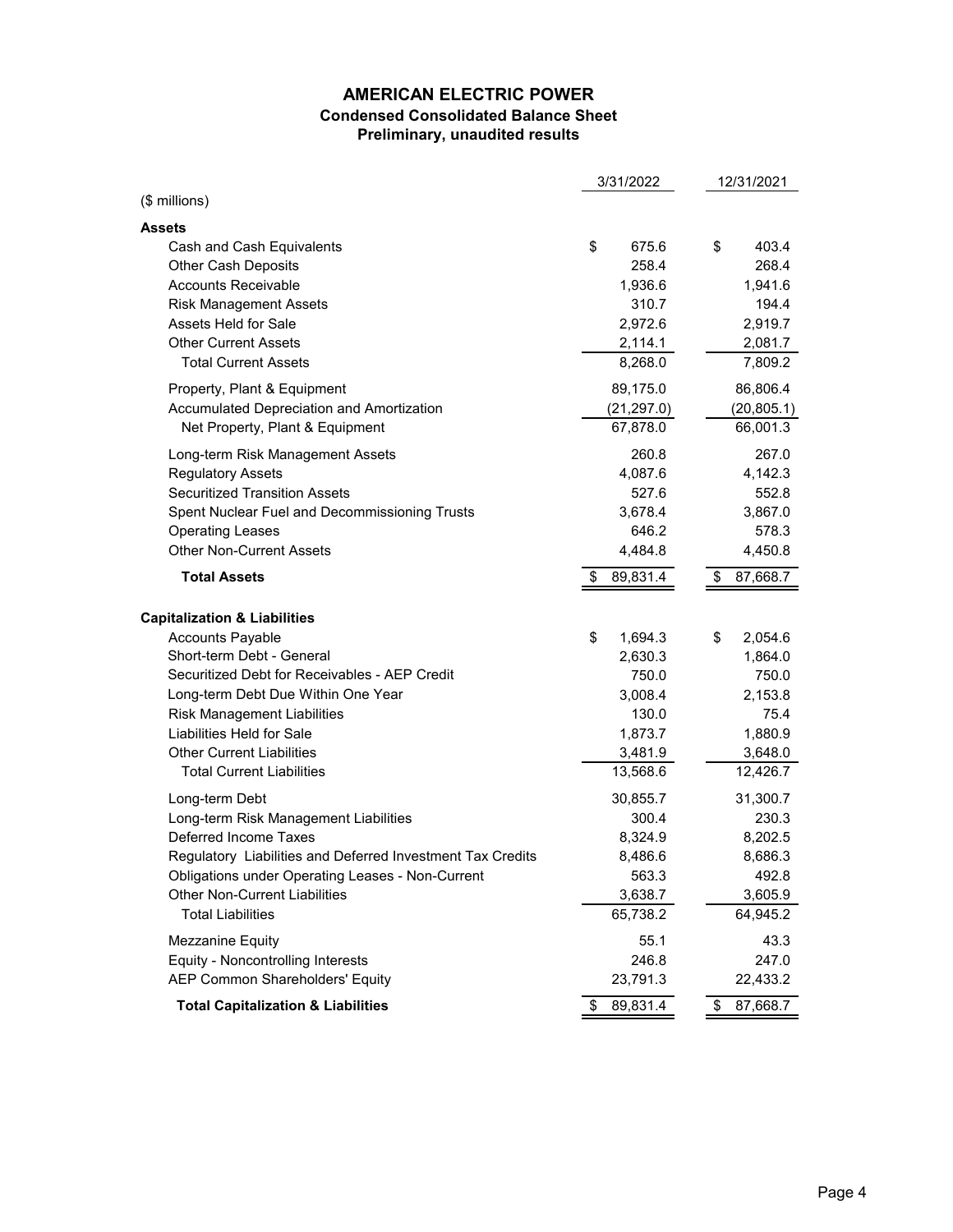### **AMERICAN ELECTRIC POWER Detail of Debt and Changes in Shareholders' Equity Preliminary, unaudited results**

|                                                  |      | 3/31/2022 |    | 12/31/2021 |
|--------------------------------------------------|------|-----------|----|------------|
| $($$ millions)                                   |      |           |    |            |
| Long-term Debt                                   |      |           |    |            |
| <b>Senior Unsecured Notes</b>                    | \$   | 27,454.6  | \$ | 27,497.3   |
| <b>Pollution Control Bonds</b>                   |      | 1,804.8   |    | 1,804.5    |
| Notes Payable                                    |      | 186.4     |    | 211.3      |
| <b>Securitization Bonds</b>                      |      | 584.3     |    | 603.5      |
| Spent Nuclear Fuel Obligation                    |      | 281.4     |    | 281.3      |
| <b>Junior Subordinated Notes</b>                 |      | 2,368.7   |    | 2,373.0    |
| Other Long-term Debt                             |      | 1,183.9   |    | 683.6      |
| <b>Total</b>                                     |      | 33,864.1  |    | 33,454.5   |
| <b>Short-term Debt</b>                           |      |           |    |            |
| General                                          |      | 2,630.3   |    | 1,864.0    |
| Securitized Debt for Receivables - AEP Credit    |      | 750.0     |    | 750.0      |
|                                                  |      | 3,380.3   |    | 2,614.0    |
| <b>Total Balance Sheet Debt</b><br>(a)           | - \$ | 37,244.4  | \$ | 36,068.5   |
| <b>Equity - Other</b>                            |      |           |    |            |
| Equity - Noncontrolling Interests                |      | 246.8     |    | 247.0      |
| Equity - Mezzanine Equity                        |      | 55.1      |    | 43.3       |
| <b>Common Shareholders' Equity</b>               |      |           |    |            |
| <b>Opening Balance</b>                           | \$   | 22,433.2  | S  | 20,550.9   |
| Earnings Attributable to AEP Common Shareholders |      | 714.7     |    | 2,488.1    |
| Common Stock Dividends Paid                      |      | (395.2)   |    | (1,507.7)  |
| Changes in Other Comprehensive Income            |      | 245.8     |    | 269.9      |
| Issuance of Common Stock, net                    |      | 809.5     |    | 600.5      |
| <b>Other Changes</b>                             |      | (16.7)    |    | 31.5       |
| <b>Ending Balance</b>                            | \$   | 23,791.3  | \$ | 22,433.2   |

(a) Amount excludes \$1.1 billion of Total Long-term Debt Outstanding classified as Liabilities Held for Sale on the balance sheet.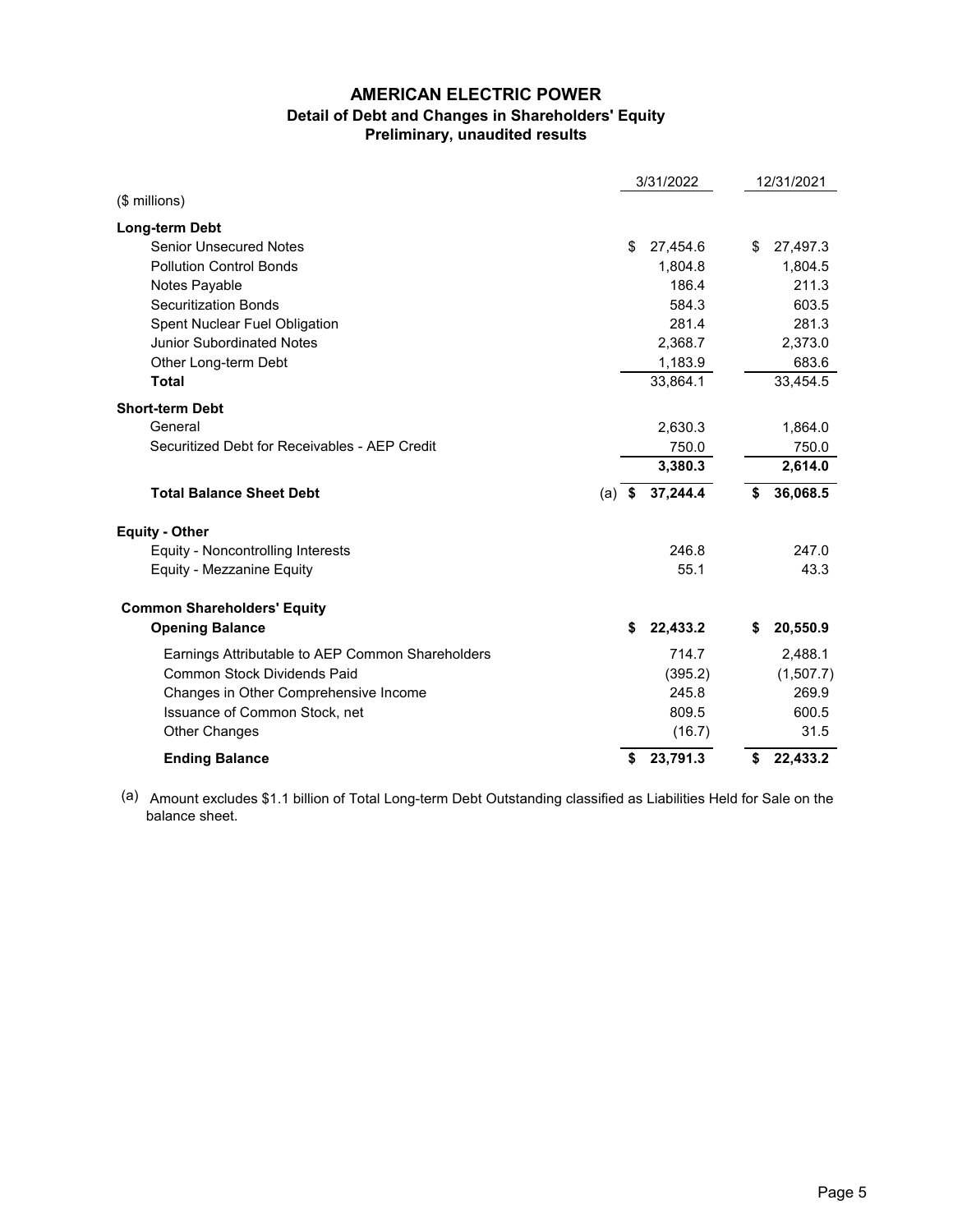## **YTD Mar 2022**

### **Preliminary, unaudited results**

**(in millions)**

| <b>GAAP Earnings</b>                                                | <b>Vertical Int</b><br><b>Utilities</b> | <b>Trans &amp; Dist</b><br><b>Utilities</b> | <b>AEP</b><br><b>Transmission</b><br><b>Holdco</b> | <b>Generation &amp;</b><br><b>Marketing</b> | <b>Corp &amp; Other</b> | <b>Eliminations</b> |     | <b>Total AEP</b> |
|---------------------------------------------------------------------|-----------------------------------------|---------------------------------------------|----------------------------------------------------|---------------------------------------------|-------------------------|---------------------|-----|------------------|
| <b>Gross Margin</b>                                                 |                                         |                                             |                                                    |                                             |                         |                     |     |                  |
| <b>Total Revenues</b>                                               | \$<br>2,687.4                           | \$<br>1,246.8                               | \$<br>411.4                                        | \$<br>619.3                                 | \$<br>19.9              | \$<br>(392.2)       | \$. | 4,592.6          |
| Purchased Electricity, Fuel and Other Consumables Used for Electric |                                         |                                             |                                                    |                                             |                         |                     |     |                  |
| Generation                                                          | 866.1                                   | 232.6                                       |                                                    | 448.1                                       |                         | (46.1)              |     | 1,500.7          |
| <b>TOTAL</b>                                                        | 1,821.3                                 | 1,014.2                                     | 411.4                                              | 171.2                                       | 19.9                    | (346.1)             |     | 3,091.9          |
| <b>EXPENSES</b>                                                     |                                         |                                             |                                                    |                                             |                         |                     |     |                  |
| Maintenance and Other Operation                                     | 769.2                                   | 428.5                                       | 31.7                                               | 32.5                                        | 35.5                    | (350.2)             |     | 947.2            |
| Asset Impairments and Other Related Charges                         |                                         |                                             |                                                    |                                             |                         |                     |     |                  |
| Depreciation and Amortization                                       | 500.0                                   | 183.6                                       | 85.3                                               | 23.3                                        | 0.2                     |                     |     | 792.4            |
| Taxes Other Than Income Taxes                                       | 125.2                                   | 164.4                                       | 67.3                                               | 3.1                                         | 0.1                     | 4.1                 |     | 364.2            |
| <b>TOTAL</b>                                                        | 1,394.4                                 | 776.5                                       | 184.3                                              | 58.9                                        | 35.8                    | (346.1)             |     | 2,103.8          |
| <b>OPERATING INCOME</b>                                             | 426.9                                   | 237.7                                       | 227.1                                              | 112.3                                       | (15.9)                  |                     |     | 988.1            |
| Other Income                                                        | 5.2                                     | 0.3                                         | 0.1                                                | 2.1                                         | 2.2                     | (7.6)               |     | 2.3              |
| Non-Service Pension (Costs)/Benefits                                | 27.6                                    | 11.9                                        | 1.3                                                | 5.1                                         | 1.3                     |                     |     | 47.2             |
| <b>AFUDC</b>                                                        | 8.1                                     | 7.3                                         | 15.6                                               |                                             |                         |                     |     | 31.0             |
| <b>Interest Expense</b>                                             | (151.0)                                 | (74.8)                                      | (39.1)                                             | (5.0)                                       | (51.1)                  | 7.6                 |     | (313.4)          |
| <b>INCOME BEFORE INCOME TAXES &amp; EQUITY EARNINGS</b>             | 316.8                                   | 182.4                                       | 205.0                                              | 114.5                                       | (63.5)                  |                     |     | 755.2            |
| <b>Income Taxes</b>                                                 | 17.9                                    | 29.6                                        | 50.4                                               | (6.7)                                       | (38.4)                  |                     |     | 52.8             |
| <b>Equity Earnings</b>                                              | 0.3                                     |                                             | 19.1                                               | (5.2)                                       | 1.5                     |                     |     | 15.7             |
| <b>NET INCOME</b>                                                   | 299.2                                   | 152.8                                       | 173.7                                              | 116.0                                       | (23.6)                  |                     |     | 718.1            |
| Net Income - Noncontrolling Interests                               | 1.0                                     |                                             | 0.6                                                | 1.8                                         |                         |                     |     | 3.4              |
| <b>EARNINGS ATTRIBUTABLE TO AEP COMMON SHAREHOLDERS</b>             | 298.2                                   | 152.8                                       | \$<br>173.1                                        | 114.2                                       | \$<br>(23.6)            | \$                  |     | 714.7            |

Page 6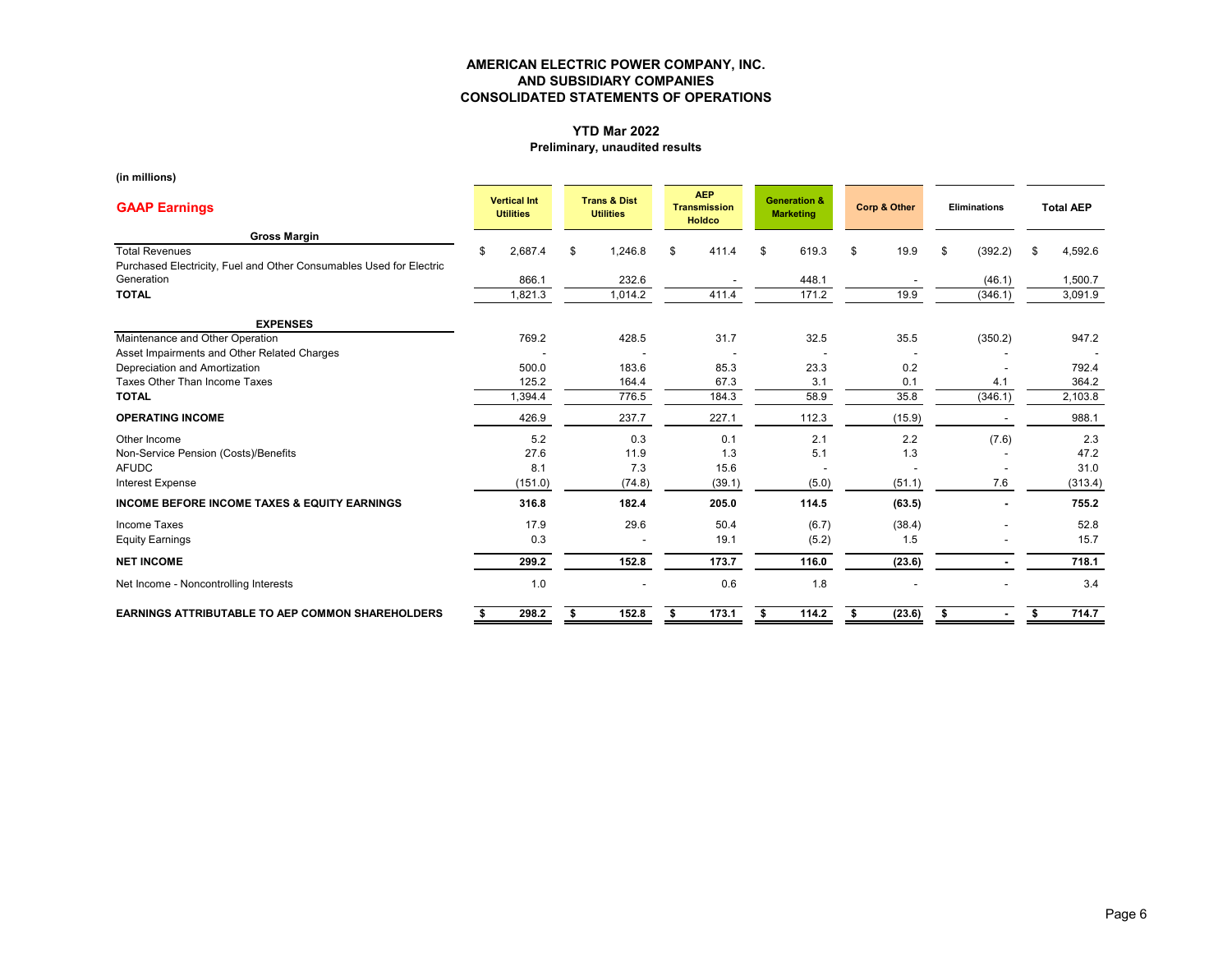## **YTD Mar 2022**

### **Preliminary, unaudited results**

**(in millions, except EPS)**

| <b>Operating Earnings (non-GAAP)</b>                                                         | <b>Vertical Int</b><br><b>Utilities</b> |         | <b>Trans &amp; Dist</b><br><b>Utilities</b> |    | <b>AEP</b><br><b>Transmission</b><br><b>Holdco</b> |   | <b>Generation &amp;</b><br><b>Marketing</b> |     | <b>Corp &amp; Other</b> |    | <b>Eliminations</b> |     | <b>Total AEP</b> |
|----------------------------------------------------------------------------------------------|-----------------------------------------|---------|---------------------------------------------|----|----------------------------------------------------|---|---------------------------------------------|-----|-------------------------|----|---------------------|-----|------------------|
| <b>Gross Margin</b>                                                                          |                                         |         |                                             |    |                                                    |   |                                             |     |                         |    |                     |     |                  |
| <b>Total Revenues</b><br>Purchased Electricity, Fuel and Other Consumables Used for Electric | 2,687.4<br>S                            |         | \$<br>1,246.8                               | \$ | 411.4                                              | S | 493.3                                       | \$  | 19.9                    | \$ | (392.2)             | \$  | 4,466.6          |
| Generation                                                                                   | 866.1                                   |         | 232.6                                       |    |                                                    |   | 448.1                                       |     |                         |    | (46.1)              |     | 1,500.7          |
| <b>TOTAL</b>                                                                                 | 1,821.3                                 |         | 1,014.2                                     |    | 411.4                                              |   | 45.2                                        |     | 19.9                    |    | (346.1)             |     | 2,965.9          |
| <b>EXPENSES</b>                                                                              |                                         |         |                                             |    |                                                    |   |                                             |     |                         |    |                     |     |                  |
| Maintenance and Other Operation                                                              |                                         | 769.2   | 428.5                                       |    | 31.7                                               |   | 32.5                                        |     | 32.1                    |    | (350.2)             |     | 943.8            |
| Asset Impairments and Other Related Charges                                                  |                                         |         |                                             |    |                                                    |   |                                             |     |                         |    |                     |     |                  |
| Depreciation and Amortization                                                                |                                         | 500.0   | 183.6                                       |    | 85.3                                               |   | 23.3                                        |     | 0.2                     |    |                     |     | 792.4            |
| Taxes Other Than Income Taxes                                                                | 125.2                                   |         | 164.4                                       |    | 67.3                                               |   | 3.1                                         |     | 0.1                     |    | 4.1                 |     | 364.2            |
| <b>TOTAL</b>                                                                                 | 1,394.4                                 |         | 776.5                                       |    | 184.3                                              |   | 58.9                                        |     | 32.4                    |    | (346.1)             |     | 2,100.4          |
| <b>OPERATING INCOME</b>                                                                      | 426.9                                   |         | 237.7                                       |    | 227.1                                              |   | (13.7)                                      |     | (12.5)                  |    |                     |     | 865.5            |
| Other Income                                                                                 |                                         | 5.2     | 0.3                                         |    | 0.1                                                |   | 2.1                                         |     | 3.0                     |    | (7.6)               |     | 3.1              |
| Non-Service Pension (Costs)/Benefits                                                         |                                         | 27.6    | 11.9                                        |    | 1.3                                                |   | 5.1                                         |     | 1.3                     |    |                     |     | 47.2             |
| <b>AFUDC</b>                                                                                 |                                         | 8.1     | 7.3                                         |    | 15.6                                               |   |                                             |     |                         |    |                     |     | 31.0             |
| <b>Interest Expense</b>                                                                      |                                         | (151.0) | (74.8)                                      |    | (39.1)                                             |   | (5.0)                                       |     | (51.1)                  |    | 7.6                 |     | (313.4)          |
| <b>INCOME BEFORE INCOME TAXES &amp; EQUITY EARNINGS</b>                                      | 316.8                                   |         | 182.4                                       |    | 205.0                                              |   | (11.5)                                      |     | (59.3)                  |    |                     |     | 633.4            |
| Income Taxes                                                                                 |                                         | 17.9    | 29.6                                        |    | 50.4                                               |   | (33.2)                                      |     | (37.4)                  |    |                     |     | 27.3             |
| <b>Equity Earnings</b>                                                                       |                                         | 0.3     |                                             |    | 19.1                                               |   | (5.2)                                       |     | (0.5)                   |    |                     |     | 13.7             |
| <b>NET INCOME</b>                                                                            |                                         | 299.2   | 152.8                                       |    | 173.7                                              |   | 16.5                                        |     | (22.4)                  |    |                     |     | 619.8            |
| Net Income - Noncontrolling Interests                                                        |                                         | 1.0     |                                             |    | 0.6                                                |   | 1.8                                         |     |                         |    |                     |     | 3.4              |
| <b>OPERATING EARNINGS</b>                                                                    |                                         | 298.2   | \$<br>152.8                                 | S. | 173.1                                              |   | 14.7                                        | \$. | (22.4)                  | Ŝ. |                     | -96 | 616.4            |
| <b>OPERATING EARNINGS PER SHARE</b><br>506.1 million<br>Based on Average Shares of:          |                                         | 0.59    | 0.30                                        |    | 0.34                                               |   | 0.03                                        |     | (0.04)                  |    |                     |     | 1.22             |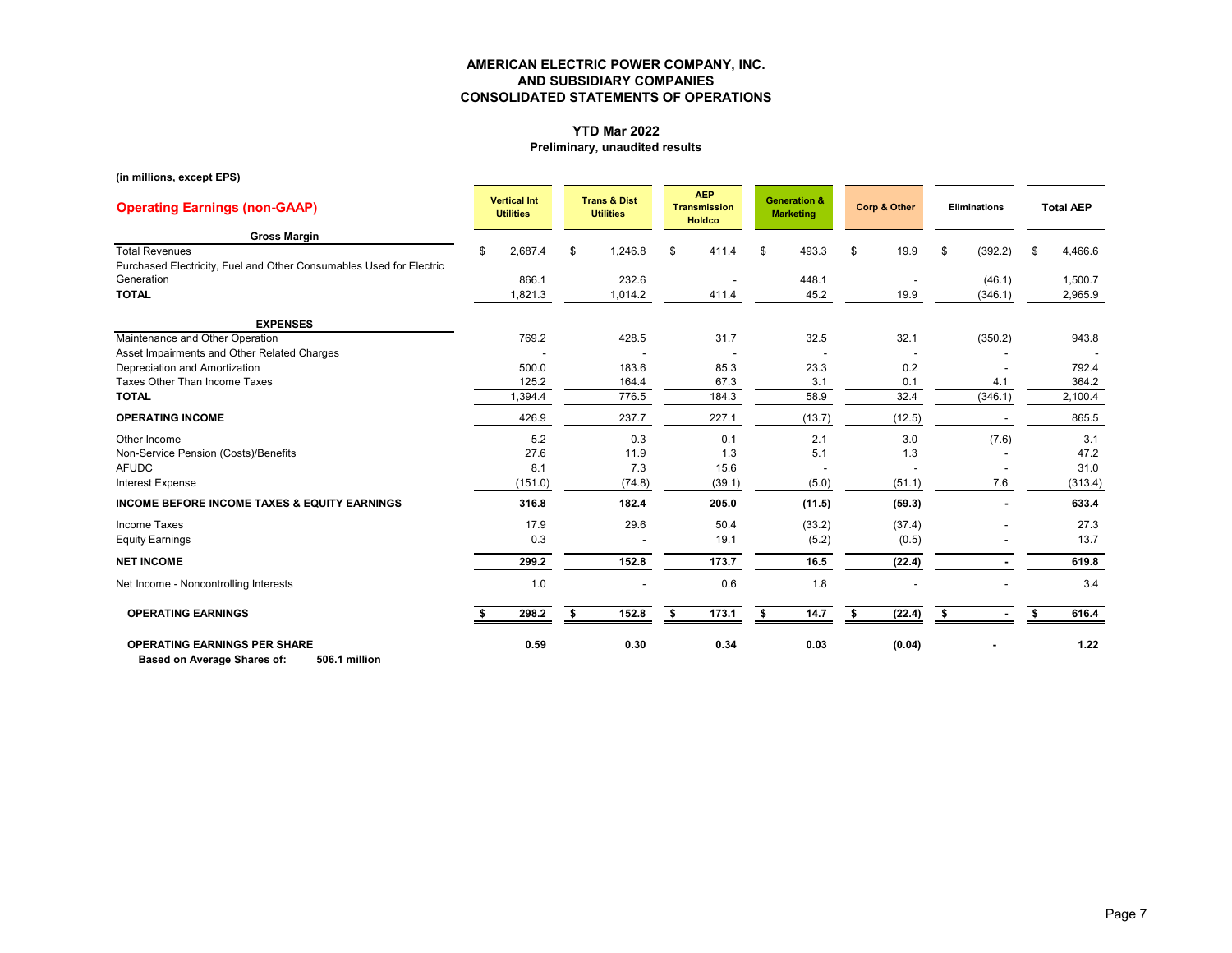### **YTD Mar 2022**

### **Preliminary, unaudited results**

| (in millions)                                                                                                   |                                         |     |                                             |                                      |            |                                             |                |                     |                |     |                  |
|-----------------------------------------------------------------------------------------------------------------|-----------------------------------------|-----|---------------------------------------------|--------------------------------------|------------|---------------------------------------------|----------------|---------------------|----------------|-----|------------------|
| <b>Differences between GAAP and Operating Earnings</b><br>(non-GAAP)                                            | <b>Vertical Int</b><br><b>Utilities</b> |     | <b>Trans &amp; Dist</b><br><b>Utilities</b> | <b>Transmission</b><br><b>Holdco</b> | <b>AEP</b> | <b>Generation &amp;</b><br><b>Marketing</b> | Corp & Other   | <b>Eliminations</b> |                |     | <b>Total AEP</b> |
| <b>Gross Margin</b>                                                                                             |                                         |     |                                             |                                      |            |                                             |                |                     |                |     |                  |
| <b>Total Revenues</b><br>Purchased Electricity, Fuel and Other Consumables Used for Electric<br>Generation      | \$                                      | £.  |                                             | \$.                                  |            | \$<br>126.0                                 | \$             | \$                  |                | \$. | 126.0            |
| <b>TOTAL</b>                                                                                                    |                                         |     |                                             |                                      |            | 126.0                                       |                |                     |                |     | 126.0            |
| <b>EXPENSES</b>                                                                                                 |                                         |     |                                             |                                      |            |                                             |                |                     |                |     |                  |
| Maintenance and Other Operation<br>Asset Impairments and Other Related Charges<br>Depreciation and Amortization |                                         |     |                                             |                                      |            |                                             | 3.4            |                     |                |     | 3.4              |
| Taxes Other Than Income Taxes<br><b>TOTAL</b>                                                                   |                                         |     |                                             |                                      |            |                                             | 3.4            |                     |                |     | 3.4              |
| <b>OPERATING INCOME</b>                                                                                         |                                         |     |                                             |                                      |            | 126.0                                       | (3.4)          |                     |                |     | 122.6            |
| Other Income<br>Non-Service Pension (Costs)/Benefits<br><b>AFUDC</b><br>Interest Expense                        |                                         |     |                                             |                                      |            |                                             | (0.8)          |                     |                |     | (0.8)            |
| <b>INCOME BEFORE INCOME TAXES &amp; EQUITY EARNINGS</b>                                                         |                                         |     |                                             |                                      |            | 126.0                                       | (4.2)          |                     |                |     | 121.8            |
|                                                                                                                 |                                         |     |                                             |                                      |            |                                             |                |                     |                |     |                  |
| Income Taxes<br><b>Equity Earnings</b>                                                                          |                                         |     |                                             |                                      |            | 26.5                                        | (1.0)<br>2.0   |                     |                |     | 25.5<br>2.0      |
| <b>NET INCOME</b>                                                                                               |                                         |     |                                             |                                      |            | 99.5                                        | (1.2)          |                     |                |     | 98.3             |
| Net Income - Noncontrolling Interests                                                                           |                                         |     |                                             |                                      |            |                                             |                |                     |                |     |                  |
| <b>Earnings Variance</b>                                                                                        |                                         | -\$ | ٠                                           | \$                                   |            | \$<br>99.5                                  | \$<br>(1.2)    | \$                  | $\blacksquare$ | \$  | 98.3             |
| Adjustments, after-tax<br>Mark-to-Market Impact of Commodity Hedging Activities                                 |                                         |     |                                             |                                      |            | 99.5                                        |                |                     |                |     | 99.5             |
| Accumulated Deferred Income Tax Adjustments                                                                     |                                         |     |                                             |                                      |            |                                             | 2.0            |                     |                |     | 2.0              |
| Transaction Costs - Sale of Kentucky Operations<br>Mark-to-Market Impact of Certain Investments                 |                                         |     |                                             |                                      |            |                                             | (2.6)<br>(0.6) |                     |                |     | (2.6)<br>(0.6)   |
|                                                                                                                 |                                         |     |                                             |                                      |            | 99.5                                        |                |                     |                |     | 98.3             |
|                                                                                                                 |                                         |     |                                             |                                      |            |                                             | (1.2)          |                     |                |     |                  |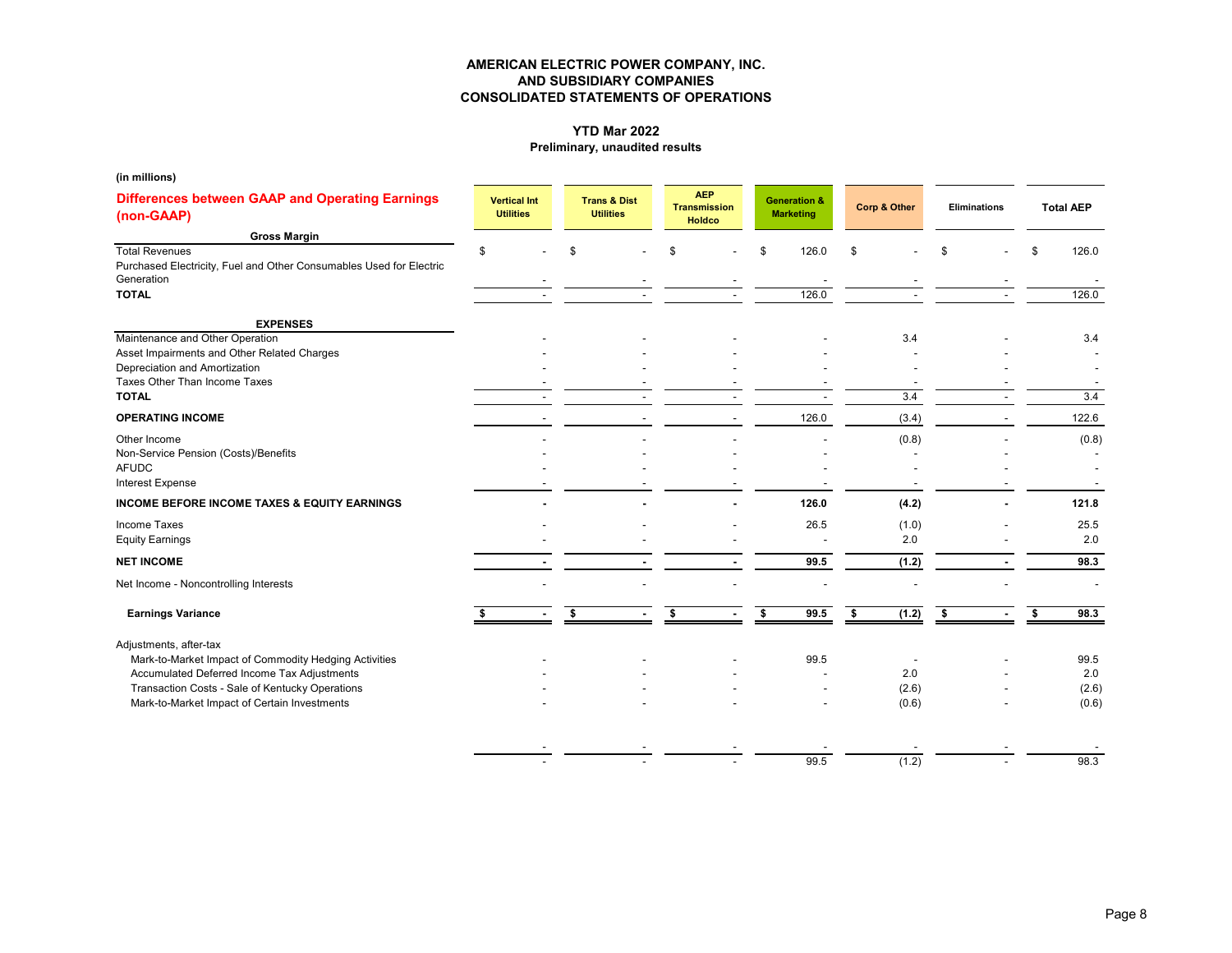# **YTD Mar 2021**

### **Preliminary, unaudited results**

**(in millions)**

| <b>GAAP Earnings</b>                                                |     | <b>Vertical Int</b><br><b>Utilities</b> | <b>Trans &amp; Dist</b><br><b>Utilities</b> | <b>AEP</b><br><b>Transmission</b><br><b>Holdco</b> | <b>Generation &amp;</b><br><b>Marketing</b> | <b>Corp &amp; Other</b> | <b>Eliminations</b> | <b>Total AEP</b> |
|---------------------------------------------------------------------|-----|-----------------------------------------|---------------------------------------------|----------------------------------------------------|---------------------------------------------|-------------------------|---------------------|------------------|
| <b>Gross Margin</b>                                                 |     |                                         |                                             |                                                    |                                             |                         |                     |                  |
| <b>Total Revenues</b>                                               | \$. | 2,537.3                                 | \$<br>1,088.1                               | \$<br>377.0                                        | \$<br>634.2                                 | \$<br>12.9              | \$<br>(368.4)       | \$<br>4,281.1    |
| Purchased Electricity, Fuel and Other Consumables Used for Electric |     |                                         |                                             |                                                    |                                             |                         |                     |                  |
| Generation                                                          |     | 859.0                                   | 205.5                                       |                                                    | 565.9                                       |                         | (69.7)              | 1,560.7          |
| <b>TOTAL</b>                                                        |     | 1,678.3                                 | 882.6                                       | 377.0                                              | 68.3                                        | 12.9                    | (298.7)             | 2,720.4          |
| <b>EXPENSES</b>                                                     |     |                                         |                                             |                                                    |                                             |                         |                     |                  |
| Maintenance and Other Operation                                     |     | 740.2                                   | 365.2                                       | 27.2                                               | 28.2                                        | 8.7                     | (302.2)             | 867.3            |
| Asset Impairments and Other Related Charges                         |     |                                         |                                             |                                                    |                                             |                         |                     |                  |
| Depreciation and Amortization                                       |     | 432.1                                   | 172.7                                       | 72.7                                               | 18.6                                        | 0.2                     |                     | 696.3            |
| Taxes Other Than Income Taxes                                       |     | 123.5                                   | 157.6                                       | 59.2                                               | 2.6                                         | 0.1                     | 3.5                 | 346.5            |
| <b>TOTAL</b>                                                        |     | 1,295.8                                 | 695.5                                       | 159.1                                              | 49.4                                        | 9.0                     | (298.7)             | 1,910.1          |
| <b>OPERATING INCOME</b>                                             |     | 382.5                                   | 187.1                                       | 217.9                                              | 18.9                                        | 3.9                     |                     | 810.3            |
| Other Income                                                        |     | 0.7                                     | 0.9                                         | 0.2                                                | 0.5                                         | 23.6                    | (4.2)               | 21.7             |
| Non-Service Pension (Costs)/Benefits                                |     | 17.0                                    | 7.3                                         | 0.5                                                | 3.8                                         | 1.0                     |                     | 29.6             |
| <b>AFUDC</b>                                                        |     | 9.9                                     | 6.8                                         | 16.7                                               |                                             |                         |                     | 33.4             |
| <b>Interest Expense</b>                                             |     | (139.6)                                 | (74.5)                                      | (35.3)                                             | (3.3)                                       | (41.7)                  | 4.2                 | (290.2)          |
| <b>INCOME BEFORE INCOME TAXES &amp; EQUITY EARNINGS</b>             |     | 270.5                                   | 127.6                                       | 200.0                                              | 19.9                                        | (13.2)                  |                     | 604.8            |
| <b>Income Taxes</b>                                                 |     | (0.2)                                   | 13.2                                        | 45.8                                               | (15.1)                                      | 10.8                    |                     | 54.5             |
| <b>Equity Earnings</b>                                              |     | 0.7                                     |                                             | 19.0                                               | 3.2                                         | 5.6                     |                     | 28.5             |
| <b>NET INCOME</b>                                                   |     | 271.4                                   | 114.4                                       | 173.2                                              | 38.2                                        | (18.4)                  |                     | 578.8            |
| Net Income - Noncontrolling Interests                               |     | 1.0                                     |                                             | 1.2                                                | 1.6                                         |                         |                     | 3.8              |
| <b>EARNINGS ATTRIBUTABLE TO AEP COMMON SHAREHOLDERS</b>             |     | 270.4                                   | 114.4                                       | 172.0                                              | 36.6                                        | (18.4)                  |                     | 575.0            |

Page 9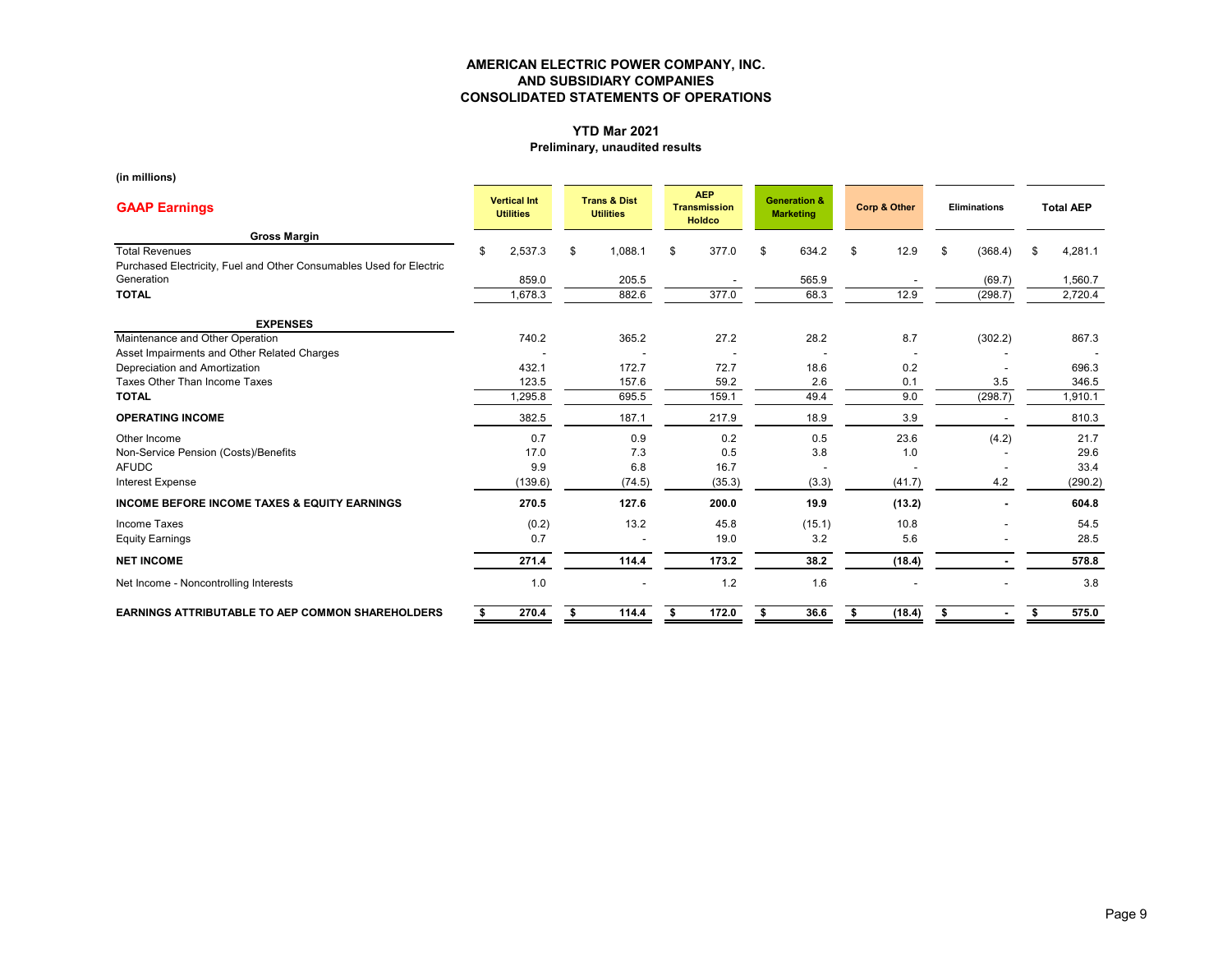# **YTD Mar 2021**

### **Preliminary, unaudited results**

**(in millions)**

| <b>Operating Earnings (non-GAAP)</b>                                                         | <b>Vertical Int</b><br><b>Utilities</b> |    | <b>Trans &amp; Dist</b><br><b>Utilities</b> |    | <b>AEP</b><br><b>Transmission</b><br><b>Holdco</b> | <b>Generation &amp;</b><br><b>Marketing</b> | <b>Corp &amp; Other</b> | <b>Eliminations</b> |     | <b>Total AEP</b>   |
|----------------------------------------------------------------------------------------------|-----------------------------------------|----|---------------------------------------------|----|----------------------------------------------------|---------------------------------------------|-------------------------|---------------------|-----|--------------------|
| <b>Gross Margin</b>                                                                          |                                         |    |                                             |    |                                                    |                                             |                         |                     |     |                    |
| <b>Total Revenues</b><br>Purchased Electricity, Fuel and Other Consumables Used for Electric | \$<br>2,537.3                           | \$ | 1,088.1                                     | \$ | 377.0                                              | \$<br>628.5                                 | \$<br>12.9              | \$<br>(368.4)       | \$  | 4,275.4            |
| Generation                                                                                   | 859.0                                   |    | 205.5                                       |    |                                                    | 565.9                                       |                         | (69.7)              |     | 1,560.7            |
| <b>TOTAL</b>                                                                                 | 1,678.3                                 |    | 882.6                                       |    | 377.0                                              | 62.6                                        | 12.9                    | (298.7)             |     | 2,714.7            |
| <b>EXPENSES</b>                                                                              |                                         |    |                                             |    |                                                    |                                             |                         |                     |     |                    |
| Maintenance and Other Operation                                                              | 740.2                                   |    | 365.2                                       |    | 27.2                                               | 28.2                                        | 8.7                     | (302.2)             |     | 867.3              |
| Asset Impairments and Other Related Charges                                                  |                                         |    |                                             |    |                                                    |                                             |                         |                     |     |                    |
| Depreciation and Amortization                                                                | 432.1                                   |    | 172.7                                       |    | 72.7                                               | 18.6                                        | 0.2                     |                     |     | 696.3              |
| Taxes Other Than Income Taxes                                                                | 123.5                                   |    | 157.6                                       |    | 59.2                                               | 2.6                                         | 0.1                     | 3.5                 |     | 346.5              |
| <b>TOTAL</b>                                                                                 | 1,295.8                                 |    | 695.5                                       |    | 159.1                                              | 49.4                                        | 9.0                     | (298.7)             |     | 1,910.1            |
| <b>OPERATING INCOME</b>                                                                      | 382.5                                   |    | 187.1                                       |    | 217.9                                              | 13.2                                        | 3.9                     |                     |     | 804.6              |
| Other Income                                                                                 | 0.7                                     |    | 0.9                                         |    | 0.2                                                | 0.5                                         | 23.6                    | (4.2)               |     | 21.7               |
| Non-Service Pension (Costs)/Benefits                                                         | 17.0                                    |    | 7.3                                         |    | 0.5                                                | 3.8                                         | 1.0                     |                     |     | 29.6               |
| <b>AFUDC</b>                                                                                 | 9.9                                     |    | 6.8                                         |    | 16.7                                               |                                             |                         |                     |     | 33.4               |
| <b>Interest Expense</b>                                                                      | (139.6)                                 |    | (74.5)                                      |    | (35.3)                                             | (3.3)                                       | (41.7)                  | 4.2                 |     | (290.2)            |
| <b>INCOME BEFORE INCOME TAXES &amp; EQUITY EARNINGS</b>                                      | 270.5                                   |    | 127.6                                       |    | 200.0                                              | 14.2                                        | (13.2)                  |                     |     | 599.1              |
| Income Taxes                                                                                 | (0.2)                                   |    | 13.2                                        |    | 45.8                                               | (16.3)                                      | 10.8                    |                     |     | 53.3               |
| <b>Equity Earnings</b>                                                                       | 0.7                                     |    |                                             |    | 19.0                                               | 3.2                                         | 5.6                     |                     |     | 28.5               |
| <b>NET INCOME</b>                                                                            | 271.4                                   |    | 114.4                                       |    | 173.2                                              | 33.7                                        | (18.4)                  |                     |     | 574.3              |
| Net Income - Noncontrolling Interests                                                        | 1.0                                     |    |                                             |    | 1.2                                                | 1.6                                         |                         |                     |     | 3.8                |
| <b>OPERATING EARNINGS</b>                                                                    | 270.4                                   | Ŝ. | 114.4                                       | S. | 172.0                                              | 32.1                                        | \$<br>(18.4)            | \$                  | -96 | $\overline{570.5}$ |
| <b>OPERATING EARNINGS PER SHARE</b><br>497.1 million<br>Based on Average Shares of:          | 0.54                                    |    | 0.23                                        |    | 0.35                                               | 0.06                                        | (0.03)                  |                     |     | 1.15               |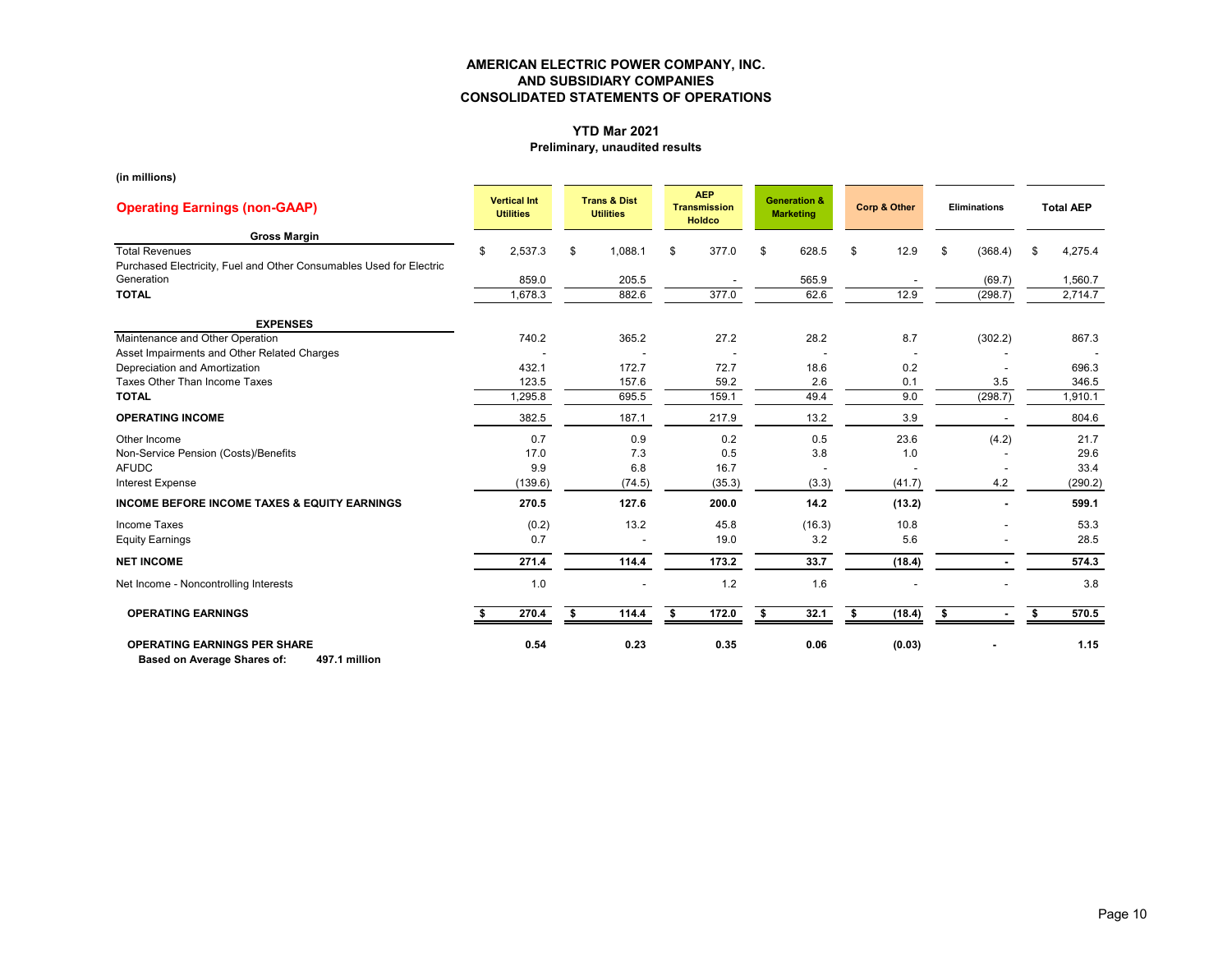### **YTD Mar 2021**

### **Preliminary, unaudited results**

| (in millions)                                                                                              |                                         |    |                                             |                                                    |    |                                             |              |              |    |                  |
|------------------------------------------------------------------------------------------------------------|-----------------------------------------|----|---------------------------------------------|----------------------------------------------------|----|---------------------------------------------|--------------|--------------|----|------------------|
| <b>Differences between GAAP and Operating Earnings</b><br>(non-GAAP)                                       | <b>Vertical Int</b><br><b>Utilities</b> |    | <b>Trans &amp; Dist</b><br><b>Utilities</b> | <b>AEP</b><br><b>Transmission</b><br><b>Holdco</b> |    | <b>Generation &amp;</b><br><b>Marketing</b> | Corp & Other | Eliminations |    | <b>Total AEP</b> |
| <b>Gross Margin</b>                                                                                        |                                         |    |                                             |                                                    |    |                                             |              |              |    |                  |
| <b>Total Revenues</b><br>Purchased Electricity, Fuel and Other Consumables Used for Electric<br>Generation | \$                                      | \$ |                                             | \$                                                 |    | 5.7                                         | \$           | \$           | \$ | 5.7              |
| <b>TOTAL</b>                                                                                               |                                         |    |                                             |                                                    |    | 5.7                                         |              |              |    | 5.7              |
| <b>EXPENSES</b>                                                                                            |                                         |    |                                             |                                                    |    |                                             |              |              |    |                  |
| Maintenance and Other Operation                                                                            |                                         |    |                                             |                                                    |    |                                             |              |              |    |                  |
| Asset Impairments and Other Related Charges<br>Depreciation and Amortization                               |                                         |    |                                             |                                                    |    |                                             |              |              |    |                  |
| Taxes Other Than Income Taxes                                                                              |                                         |    |                                             |                                                    |    |                                             |              |              |    |                  |
| <b>TOTAL</b>                                                                                               |                                         |    |                                             |                                                    |    |                                             |              |              |    |                  |
| <b>OPERATING INCOME</b>                                                                                    |                                         |    |                                             |                                                    |    | 5.7                                         |              |              |    | 5.7              |
| Interest Income                                                                                            |                                         |    |                                             |                                                    |    |                                             |              |              |    |                  |
| Non-Service Pension (Costs)/Benefits<br><b>AFUDC</b>                                                       |                                         |    |                                             |                                                    |    |                                             |              |              |    |                  |
| Interest Expense                                                                                           |                                         |    |                                             |                                                    |    |                                             |              |              |    |                  |
| <b>INCOME BEFORE INCOME TAXES &amp; EQUITY EARNINGS</b>                                                    |                                         |    |                                             |                                                    |    | 5.7                                         |              |              |    | 5.7              |
| Income Taxes                                                                                               |                                         |    |                                             |                                                    |    | 1.2                                         |              |              |    | 1.2              |
| <b>Equity Earnings</b>                                                                                     |                                         |    |                                             |                                                    |    |                                             |              |              |    |                  |
| <b>NET INCOME</b>                                                                                          |                                         |    |                                             |                                                    |    | 4.5                                         |              |              |    | 4.5              |
| Net Income - Noncontrolling Interests                                                                      |                                         |    |                                             |                                                    |    |                                             |              |              |    |                  |
| <b>Earnings Variance</b>                                                                                   |                                         | S. |                                             | S.                                                 | \$ | 4.5                                         | \$           | \$           | s. | 4.5              |
| Adjustments, after-tax                                                                                     |                                         |    |                                             |                                                    |    |                                             |              |              |    |                  |
| Mark-to-Market Impact of Commodity Hedging Activities                                                      |                                         |    |                                             |                                                    |    | 4.5                                         |              |              |    | 4.5              |
|                                                                                                            |                                         |    |                                             |                                                    |    |                                             |              |              |    |                  |
|                                                                                                            |                                         |    |                                             |                                                    |    |                                             |              |              |    |                  |
|                                                                                                            |                                         |    |                                             |                                                    |    | 4.5                                         |              |              |    | 4.5              |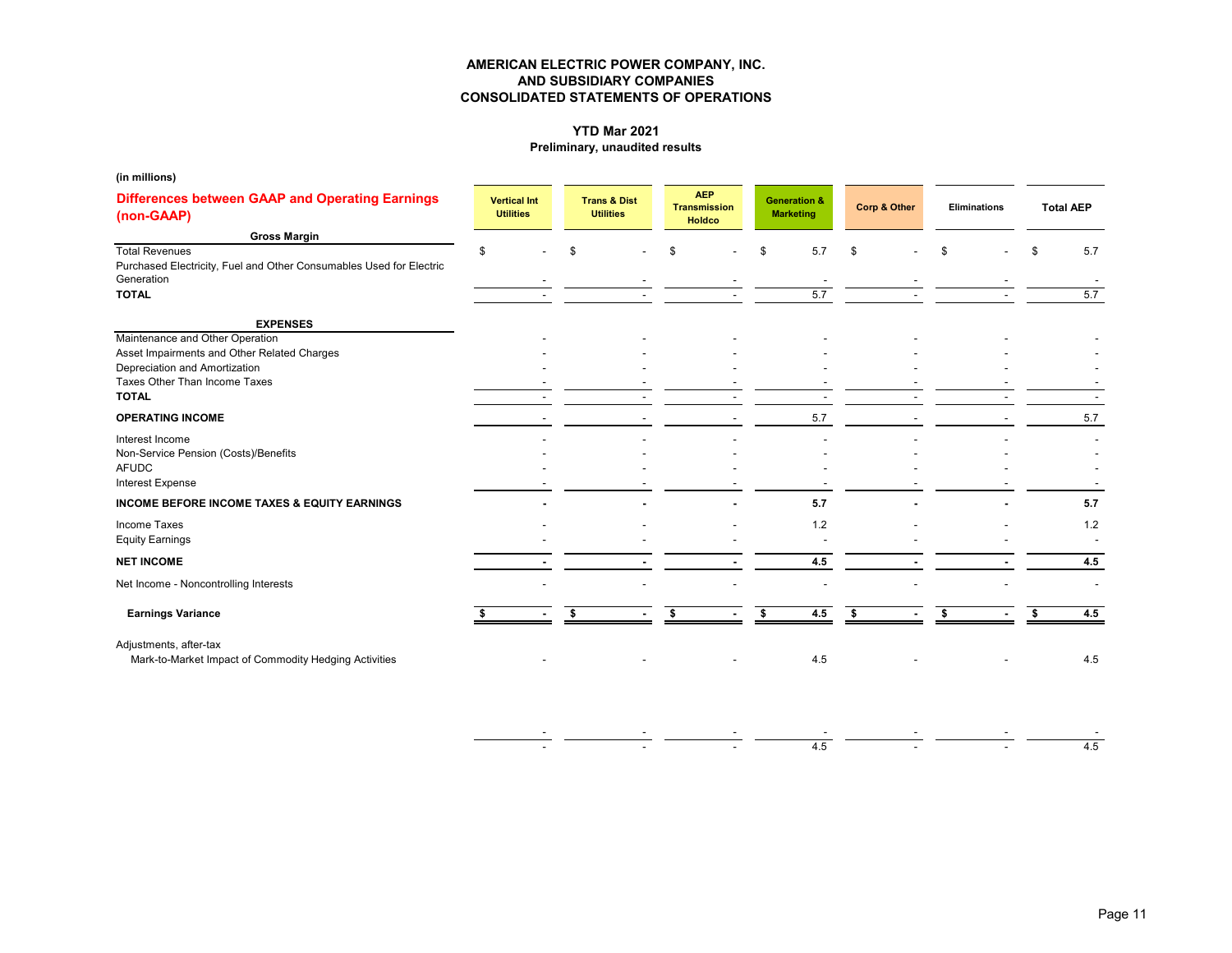#### **YTD Mar 2022Preliminary, unaudited results**

**(in millions)**

| <b>Operating Earnings (non-GAAP)</b>                    | Appalachian<br><b>Power Company</b> | <b>Wheeling Power</b><br>Company | <b>AEP Generating</b>    | <b>I&amp;M Power</b><br>Company | <b>Kentucky Power</b> | <b>Kingsport</b><br>Power | <b>Public Service</b><br>Co - Oklahoma | <b>Southwestern</b><br><b>Electric Power</b><br>Co. | Eliminations | <b>Vertical Int</b><br><b>Utilities</b> |
|---------------------------------------------------------|-------------------------------------|----------------------------------|--------------------------|---------------------------------|-----------------------|---------------------------|----------------------------------------|-----------------------------------------------------|--------------|-----------------------------------------|
| <b>Gross Margin</b>                                     | 636.8                               | 62.6                             | 57.9                     | 462.5                           | 106.2                 | 11.0                      | 198.9                                  | 296.6                                               | (11.2)       | 1,821.3                                 |
| <b>EXPENSES</b>                                         |                                     |                                  |                          |                                 |                       |                           |                                        |                                                     |              |                                         |
| Maintenance and Other Operation                         | 259.2                               | 33.2                             | 7.2                      | 190.2                           | 46.5                  | 4.4                       | 114.2                                  | 121.7                                               | (7.4)        | 769.2                                   |
| Asset Impairments and Other Related Charges             |                                     |                                  | $\sim$                   |                                 |                       |                           |                                        |                                                     |              |                                         |
| Depreciation and Amortization                           | 145.3                               | 11.2                             | 45.3                     | 134.9                           | 30.5                  | 2.3                       | 52.7                                   | 77.8                                                |              | 500.0                                   |
| Taxes Other Than Income Taxes                           | 40.0                                | 5.2                              | 1.5                      | 25.3                            | 6.8                   | 2.5                       | 14.2                                   | 29.7                                                |              | 125.2                                   |
| <b>TOTAL</b>                                            | 444.5                               | 49.6                             | 54.0                     | 350.4                           | 83.8                  | 9.2                       | 181.1                                  | 229.2                                               | (7.4)        | 1,394.4                                 |
| <b>OPERATING INCOME</b>                                 | 192.3                               | 13.0                             | 3.9                      | 112.1                           | 22.4                  | 1.8                       | 17.8                                   | 67.4                                                | (3.8)        | 426.9                                   |
| Other Income                                            | 0.1                                 |                                  | 0.1                      | (0.3)                           |                       | $\sim$                    | 1.7                                    | 3.6                                                 |              | 5.2                                     |
| Non-Service Pension (Costs)/Benefits                    | 7.3                                 | 0.6                              | 1.2                      | 6.3                             | 1.6                   | 0.2                       | 3.1                                    | 3.1                                                 | 4.2          | 27.6                                    |
| <b>AFUDC</b>                                            | 2.0                                 |                                  | 0.1                      | 2.9                             | 0.4                   |                           | 1.1                                    | 1.6                                                 |              | 8.1                                     |
| Interest Expense                                        | (54.2)                              | (3.3)                            | (1.2)                    | (30.4)                          | (9.2)                 | (0.7)                     | (18.9)                                 | (33.1)                                              |              | (151.0)                                 |
| <b>INCOME BEFORE INCOME TAXES &amp; EQUITY EARNINGS</b> | 147.5                               | 10.3                             | 4.1                      | 90.6                            | 15.2                  | 1.3                       | 4.8                                    | 42.6                                                | 0.4          | 316.8                                   |
| Income Taxes                                            | 27.3                                | 2.6                              | 0.6                      | 1.1                             | (10.7)                | 0.1                       | (1.0)                                  | (2.2)                                               | 0.1          | 17.9                                    |
| <b>Equity Earnings</b>                                  |                                     |                                  | $\overline{\phantom{a}}$ | ٠                               |                       | $\sim$                    | $\overline{\phantom{a}}$               | 0.3                                                 |              | 0.3                                     |
| <b>NET INCOME</b>                                       | 120.2                               | 7.7                              | 3.5                      | 89.5                            | 25.9                  | $1.2$                     | 5.8                                    | 45.1                                                | 0.3          | 299.2                                   |
| Net Income - Noncontrolling Interests                   |                                     |                                  |                          |                                 |                       |                           |                                        | 1.0                                                 |              | 1.0                                     |
| Preferred Stock Dividend Requirements of Subsidiaries   |                                     |                                  |                          |                                 |                       |                           |                                        |                                                     |              | $\overline{\phantom{a}}$                |
| <b>OPERATING EARNINGS (non-GAAP)</b>                    | 120.2                               | 7.7<br>\$                        | 3.5<br>\$                | 89.5<br>\$                      | 25.9<br>\$            | \$<br>$1.2$               | 5.8<br>- \$                            | 44.1<br>-\$                                         | 0.3<br>s.    | 298.2<br>\$                             |
| Adjustments, after-tax                                  |                                     |                                  |                          |                                 |                       |                           |                                        |                                                     |              |                                         |
|                                                         |                                     |                                  |                          |                                 |                       |                           |                                        |                                                     |              |                                         |
|                                                         |                                     |                                  | $\overline{\phantom{a}}$ |                                 |                       |                           |                                        |                                                     |              |                                         |
| <b>GAAP / Reported Earnings</b>                         | 120.2                               | 7.7                              | 3.5                      | 89.5                            | 25.9                  | 1.2                       | 5.8                                    | 44.1                                                | 0.3          | 298.2                                   |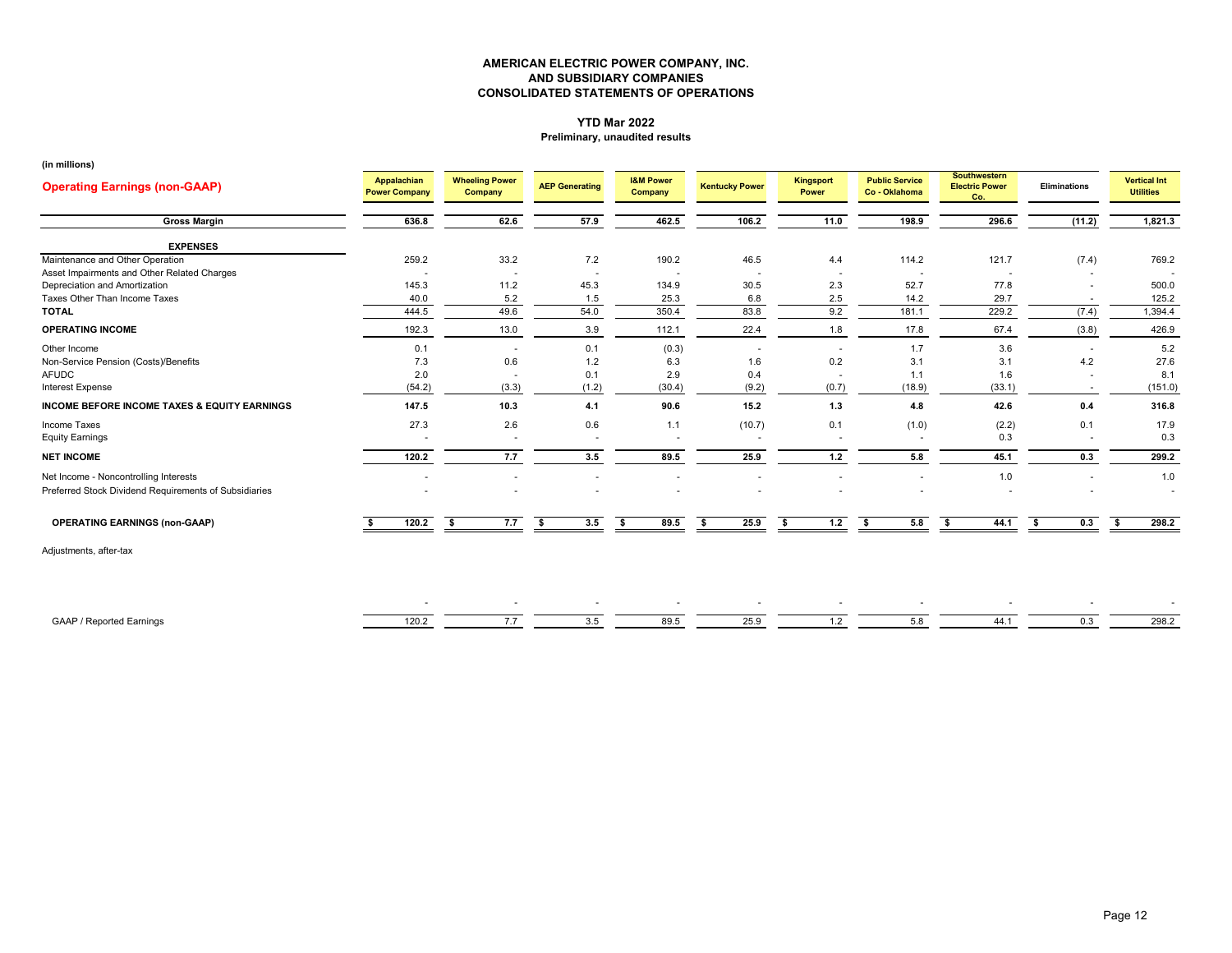## **YTD Mar 2022**

### **Preliminary, unaudited results**

| (in millions)                                           |                   |                  |                     |                                             |
|---------------------------------------------------------|-------------------|------------------|---------------------|---------------------------------------------|
| <b>Operating Earnings (non-GAAP)</b>                    | <b>Ohio Power</b> | <b>AEP Texas</b> | <b>Eliminations</b> | <b>Trans &amp; Dist</b><br><b>Utilities</b> |
| <b>Gross Margin</b>                                     | 597.5             | 416.7            |                     | 1,014.2                                     |
| <b>EXPENSES</b>                                         |                   |                  |                     |                                             |
| Maintenance and Other Operation                         | 278.0             | 148.4            | 2.1                 | 428.5                                       |
| Depreciation and Amortization                           | 74.9              | 108.7            |                     | 183.6                                       |
| Taxes Other Than Income Taxes                           | 127.0             | 37.4             |                     | 164.4                                       |
| <b>TOTAL</b>                                            | 479.9             | 294.5            | 2.1                 | 776.5                                       |
| <b>OPERATING INCOME</b>                                 | 117.6             | 122.2            | (2.1)               | 237.7                                       |
| Other Income                                            | 0.2               | 0.1              |                     | 0.3                                         |
| Non-Service Pension (Costs)/Benefits                    | 5.5               | 4.2              | 2.2                 | 11.9                                        |
| <b>AFUDC</b>                                            | 3.0               | 4.3              |                     | 7.3                                         |
| Interest Expense                                        | (29.3)            | (45.5)           |                     | (74.8)                                      |
| <b>INCOME BEFORE INCOME TAXES &amp; EQUITY EARNINGS</b> | 97.0              | 85.3             | 0.1                 | 182.4                                       |
| <b>Income Taxes</b>                                     | 13.8              | 15.7             | 0.1                 | 29.6                                        |
| <b>Equity Earnings</b>                                  |                   |                  |                     |                                             |
| <b>NET INCOME</b>                                       | 83.2              | 69.6             |                     | 152.8                                       |
| Net Income - Noncontrolling Interests                   |                   |                  |                     |                                             |
| <b>OPERATING EARNINGS (non-GAAP)</b>                    | 83.2              | \$<br>69.6       | \$                  | 152.8<br>\$                                 |
| Adjustments, after-tax                                  |                   |                  |                     |                                             |
|                                                         |                   |                  |                     |                                             |
|                                                         |                   |                  |                     |                                             |
| <b>GAAP / Reported Earnings</b>                         | 83.2              | 69.6             | ٠                   | 152.8                                       |
|                                                         |                   |                  |                     |                                             |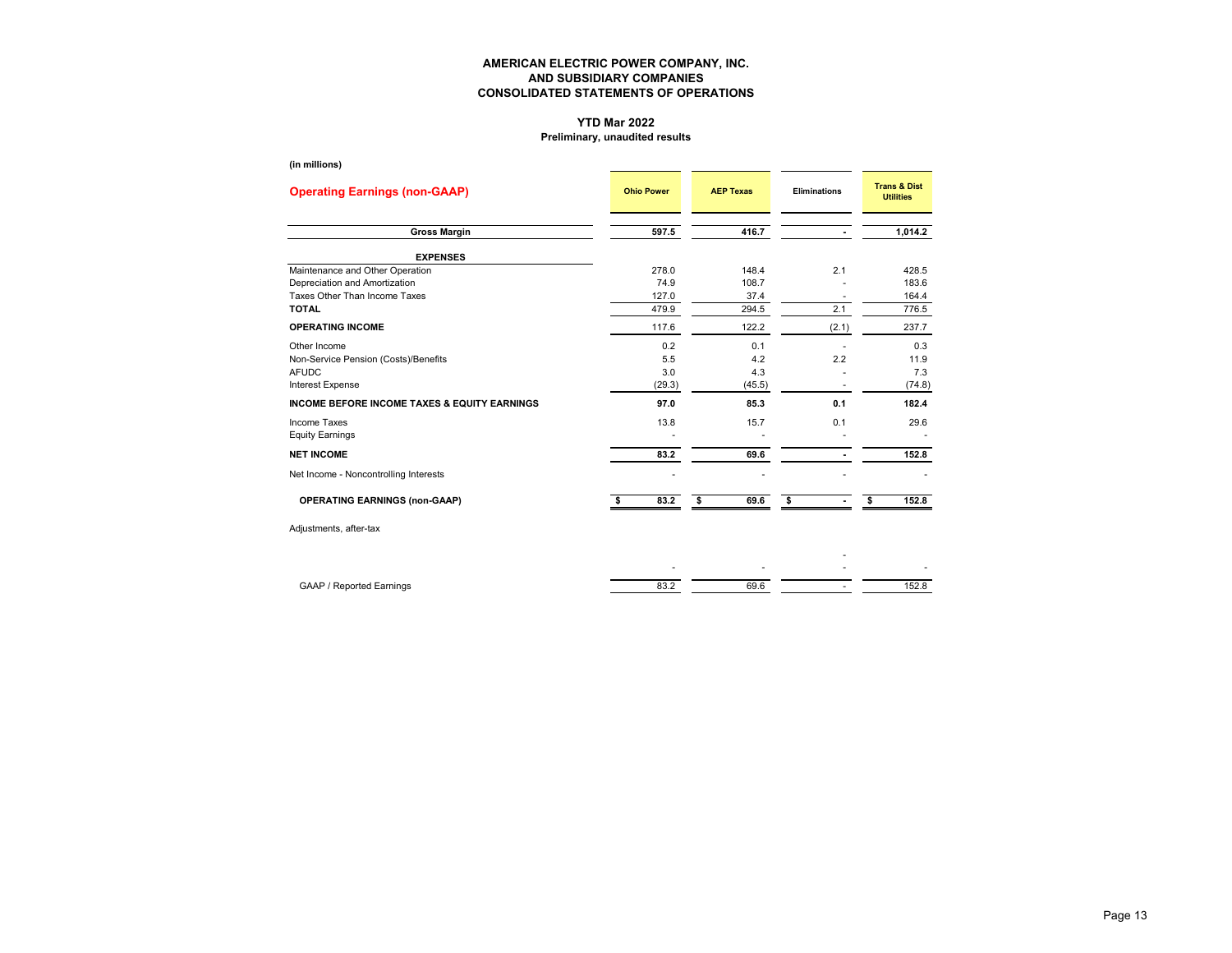#### **YTD Mar 2021 Preliminary, unaudited results**

**(in millions)**

| <b>Operating Earnings (non-GAAP)</b>                    | Appalachian<br><b>Power Company</b> | <b>Wheeling Power</b><br>Company | <b>AEP Generating</b>    | <b>I&amp;M Power</b><br>Company | <b>Kentucky Power</b>    | Kingsport<br>Power | <b>Public Service</b><br>Co - Oklahoma | Southwestern<br><b>Electric Power</b><br>Co. | <b>Eliminations</b>      | <b>Vertical Int</b><br><b>Utilities</b> |
|---------------------------------------------------------|-------------------------------------|----------------------------------|--------------------------|---------------------------------|--------------------------|--------------------|----------------------------------------|----------------------------------------------|--------------------------|-----------------------------------------|
| <b>Gross Margin</b>                                     | 562.9                               | 56.5                             | 56.7                     | 429.3                           | 100.9                    | 10.1               | 175.2                                  | 316.3                                        | (29.6)                   | 1,678.3                                 |
| <b>EXPENSES</b>                                         |                                     |                                  |                          |                                 |                          |                    |                                        |                                              |                          |                                         |
| Maintenance and Other Operation                         | 215.6                               | 28.1                             | 27.3                     | 203.4                           | 52.2                     | 3.6                | 103.5                                  | 124.4                                        | (17.9)                   | 740.2                                   |
| Depreciation and Amortization                           | 135.8                               | 11.1                             | 24.8                     | 109.2                           | 29.5                     | 2.2                | 49.9                                   | 69.6                                         |                          | 432.1                                   |
| Taxes Other Than Income Taxes                           | 37.7                                | 5.7                              | 1.5                      | 26.3                            | 7.0                      | 2.9                | 12.5                                   | 29.9                                         |                          | 123.5                                   |
| <b>TOTAL</b>                                            | 389.1                               | 44.9                             | 53.6                     | 338.9                           | 88.7                     | 8.7                | 165.9                                  | 223.9                                        | (17.9)                   | 1,295.8                                 |
| <b>OPERATING INCOME</b>                                 | 173.8                               | 11.6                             | 3.1                      | 90.4                            | 12.2                     | 1.4                | 9.3                                    | 92.4                                         | (11.7)                   | 382.5                                   |
| Other Income                                            | 0.3                                 | $\overline{\phantom{a}}$         | $\overline{\phantom{a}}$ | (0.7)                           |                          | ٠.                 | 0.1                                    | 1.0                                          |                          | 0.7                                     |
| Non-Service Pension (Costs)/Benefits                    | 4.7                                 | 0.4                              | 0.8                      | 4.1                             | 1.0                      | 0.1                | 2.1                                    | 2.1                                          | 1.7                      | 17.0                                    |
| <b>AFUDC</b>                                            | 3.5                                 | ٠                                | 0.1                      | 3.5                             | 0.3                      | ٠.                 | 0.4                                    | 2.1                                          |                          | 9.9                                     |
| <b>Interest Expense</b>                                 | (54.8)                              | (3.2)                            | (1.1)                    | (27.2)                          | (9.0)                    | (0.6)              | (14.4)                                 | (29.3)                                       |                          | (139.6)                                 |
| <b>INCOME BEFORE INCOME TAXES &amp; EQUITY EARNINGS</b> | 127.5                               | 8.8                              | 2.9                      | 70.1                            | 4.5                      | 0.9                | (2.5)                                  | 68.3                                         | (10.0)                   | 270.5                                   |
| Income Taxes                                            | 5.0                                 | 1.5                              | (0.4)                    | (0.7)                           | (9.4)                    | 0.1                | 0.2                                    | 5.6                                          | (2.1)                    | (0.2)                                   |
| <b>Equity Earnings</b>                                  |                                     | $\overline{\phantom{a}}$         | $\overline{\phantom{a}}$ | $\blacksquare$                  | $\overline{\phantom{a}}$ | $\sim$             | $\overline{\phantom{a}}$               | 0.7                                          | $\overline{\phantom{a}}$ | 0.7                                     |
| <b>NET INCOME</b>                                       | 122.5                               | 7.3                              | 3.3                      | 70.8                            | 13.9                     | 0.8                | (2.7)                                  | 63.4                                         | (7.9)                    | 271.4                                   |
| Net Income - Noncontrolling Interests                   |                                     | $\overline{\phantom{a}}$         | $\overline{\phantom{a}}$ |                                 |                          |                    | $\overline{\phantom{a}}$               | 1.0                                          |                          | 1.0                                     |
| <b>OPERATING EARNINGS (non-GAAP)</b>                    | 122.5                               | 7.3<br>\$                        | 3.3<br>\$                | 70.8<br>- \$                    | 13.9<br>- \$             | 0.8<br>s.          | (2.7)<br>s                             | 62.4<br>- \$                                 | (7.9)<br>- \$            | 270.4<br>\$                             |
| Adjustments, after-tax                                  |                                     |                                  |                          |                                 |                          |                    |                                        |                                              |                          |                                         |
|                                                         |                                     |                                  |                          |                                 |                          |                    |                                        |                                              |                          |                                         |
|                                                         |                                     |                                  |                          |                                 |                          |                    |                                        |                                              |                          |                                         |
|                                                         |                                     |                                  |                          |                                 |                          |                    |                                        |                                              |                          |                                         |

| GAAP / Rep | $\sim$ |  | ___<br>70.8 | 13.9 | $\sim -$ | $\sim$ $\sim$ | 270.4 |
|------------|--------|--|-------------|------|----------|---------------|-------|